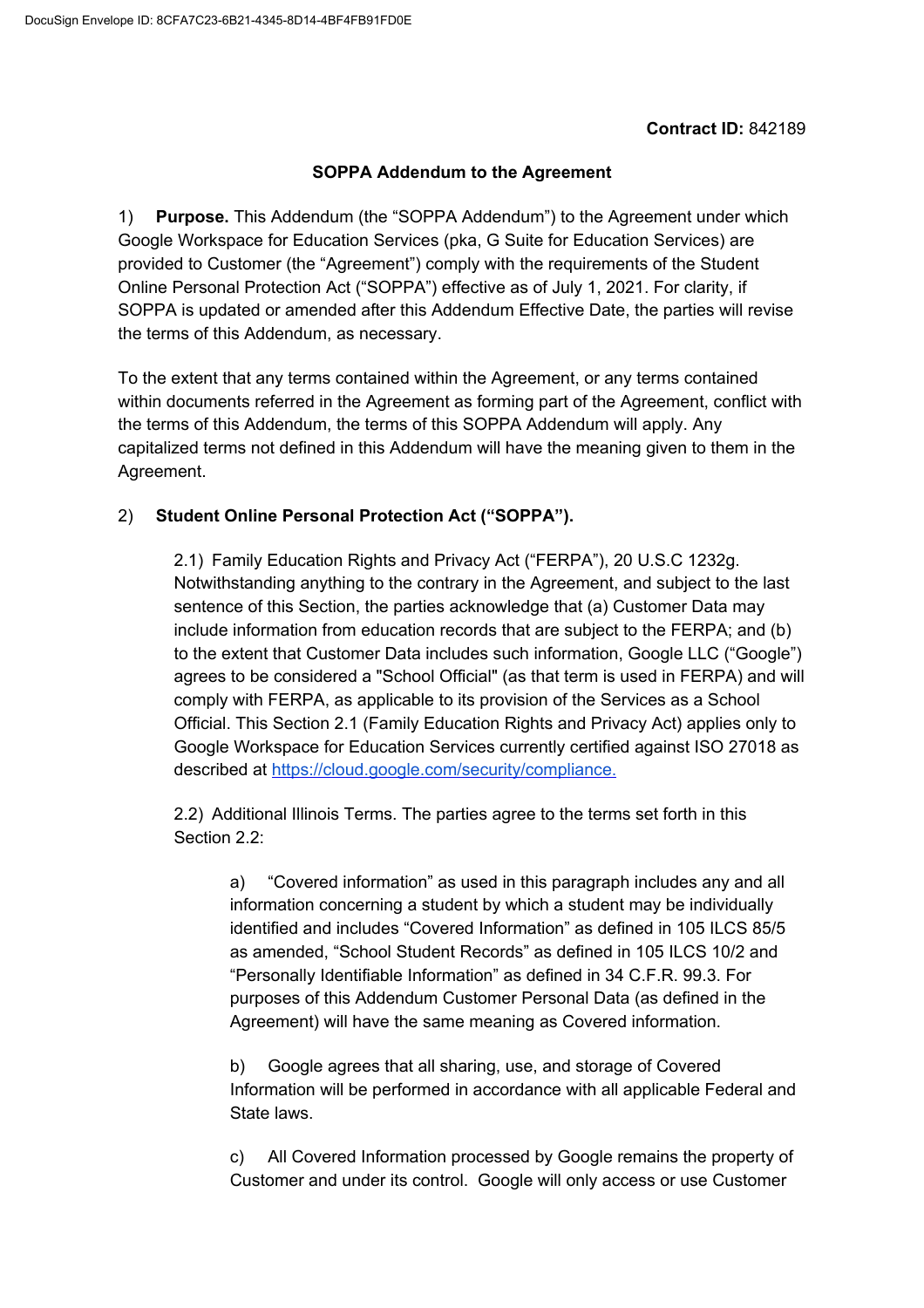Data to provide the Services and Technical Support Services to Customer or as otherwise instructed by Customer. Without limiting the generality of the preceding sentence, Google will not process Customer Data for Advertising purposes or serve Advertising in the Services. Google has implemented and will maintain administrative, physical, and technical safeguards to protect Customer Data, as further described in the Data Processing Amendment.

d) Categories of Customer Data. The categories of Customer Data are listed in Appendix 1 of the Data Processing Amendment. "Data Processing Amendment" means the then-current terms describing data protection and processing obligations with respect to Customer Data, as described at [https://workspace.google.com/terms/dpa\\_terms.html](https://workspace.google.com/terms/dpa_terms.html) [.](https://gsuite.google.com/terms/dpa_terms.html)

e) Description of Services. A description of Google Workspace for Education Service provided by Google is set forth in the Services Summary located at [https://workspace.google.com/terms/user\\_features.html.](https://workspace.google.com/terms/user_features.html)

f) Additional FERPA Statement. Pursuant to FERPA, Google will: (a) act as a school official with a legitimate educational interest; (b) perform an institutional service or function under the direct control of Customer with respect to the processing of Covered Information for which Customer would otherwise use employees; (c) use the covered information only for a purpose authorized by Customer under applicable law; and (d) not redisclose it to third parties or Affiliates except as authorized under the Agreement or with permission from Customer or pursuant to court order, unless otherwise permitted under applicable law.

g) Data Incident. Pursuant to Section 7.2. of the Data Processing Amendment, in the event of a Data Incident, Google will provide details of the incident, as described in Section 7.2.2, which shall include, to the extent possible, (1) the nature of the Data Incident, the measures taken to mitigate the potential risks and the measures Google recommends Customer take to address the Data Incident, (2) Parents may contact Google to inquire about the Data Incident through the following link

[https://support.google.com/a/contact/edu\\_privacy,](https://support.google.com/a/contact/edu_privacy) also available through the Contact Us section in the Google Workspace for Education Privacy Notice (3) the date or estimated date of the Data Incident, (4) what Customer Data was compromised or reasonably believed to have been compromised by the Data Incident.

h) Enhanced Liability Cap for Data Incidents under SOPPA. If a Data Incident is attributed to Google, Google will be liable for its own costs and expenses for its actions taken pursuant to Section 7.2 (Data Incidents) of the Data Processing Amendment, and for Customer`s reasonable costs for legally required notification to parents whose Covered Information was misappropriated and any fines or penalties that Customer must pay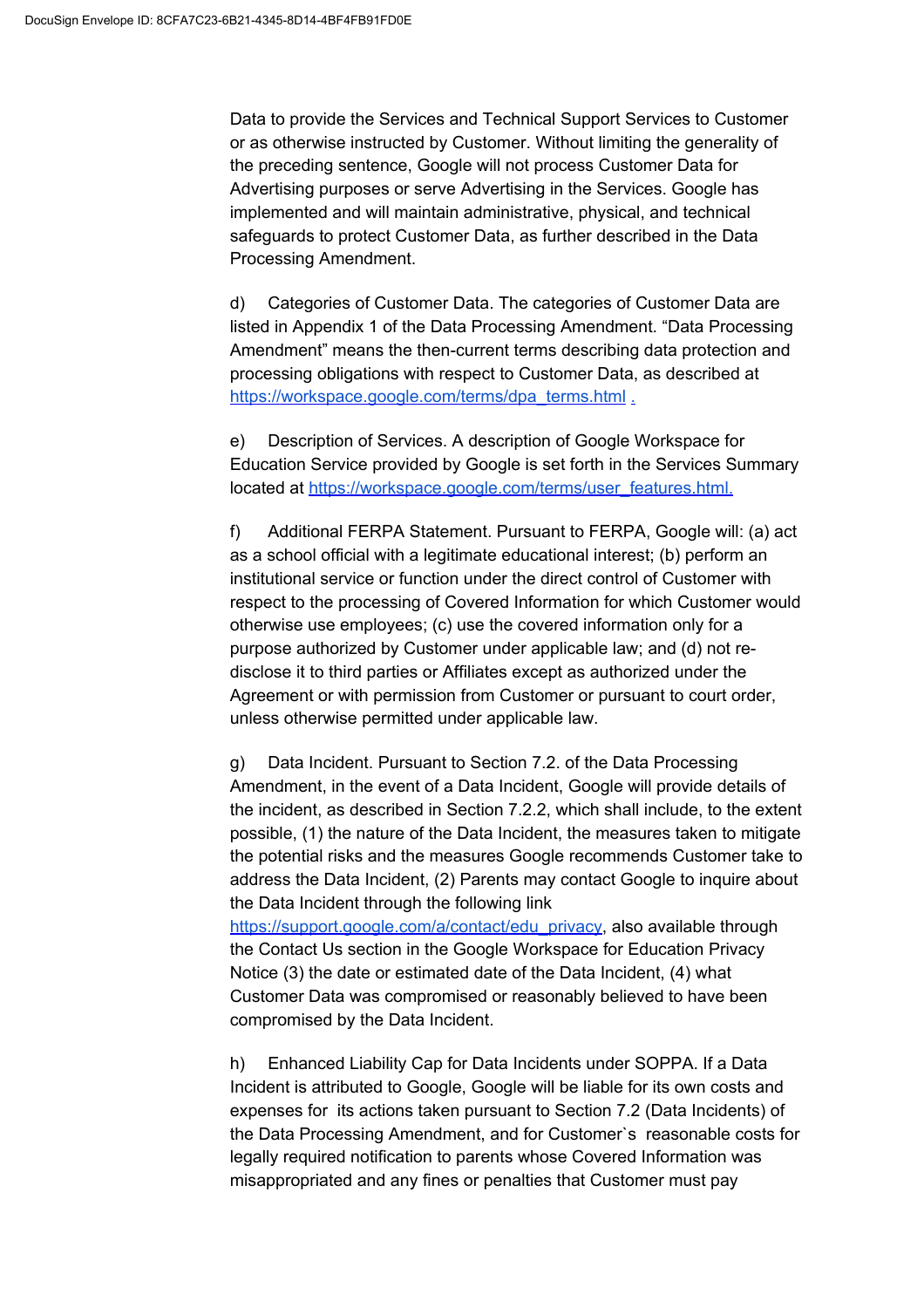regulatory agencies solely as a result of any Data Incident attributed to Google. Notwithstanding anything to the contrary under the Agreement, Google`s total aggregated liability under this sub-section 2.3(h) is limited to ONE HUNDRED THOUSAND US DOLLARS (\$100,000.00). Customer will be liable for any remaining costs and expenses incurred in investigating and remediating the Data Incident.

i) Data Deletion. Google will delete Customer Data in accordance with Section 6 (Data Deletion) of the Data Processing Amendment.

j) Publication. Customer will make available for public inspection on Customer's website or, if Customer does not have a website, then at Customer's administrative office, this Addendum along with the Data Processing Amendment, and the definition of "Services" set forth herein. "Services" means the then-current Core Services and Other Services described at [https://workspace.google.com/terms/user\\_features.html.](https://workspace.google.com/terms/user_features.html)

k) Google shall not use or share Covered Information for the purposes of (i) Targeted Advertising, (ii) to amass a profile of a student other than in furtherance of providing the Services, or (iii) sell or rent a student's information. "Targeted Advertising" as used in this paragraph has the meaning set forth in 105 ILCS 85/5 as amended.

3) **Google Workspace for Education Privacy Notice.** Google Workspace for Education Privacy Notice is meant to help Google Workspace for Education users and parents understand what data and for what purposes such data is collected by Google during the provision of Google Workplace for Education Services. The Google Workspace for Education Privacy Notice includes information about Google privacy practices that are specific to Google Workspace for Education and summarizes the most relevant portions of the Google Privacy Policy, which provides additional examples and explanations that may be useful to Customers. Collected data includes information about Customers' payments and transactions, settings and configurations, product usage, and direct communications with Google, but excludes Customer or Customer End User personal information provided by Google through the services. "Google Workspace for Education Privacy Notice" means the notice at the following URL:

[https://workspace.google.com/terms/education\\_privacy.html](https://workspace.google.com/terms/education_privacy.html)[,](https://workspace.google.com/terms/education_privacy.htmll) or such other URL as Google may provide.

4) **Miscellaneous.** This SOPPA Addendum shall be governed by the laws of the State of Illinois without regard to conflict of law principles. Jurisdiction and venue for all disputes hereunder shall solely be in the county of the Customer's administrative office. All other terms and conditions of the Agreement shall remain unchanged and in full force and effect.

Signed by the parties' authorized representatives on the dates below.

## **Thornton Fractional Township High School District 215**